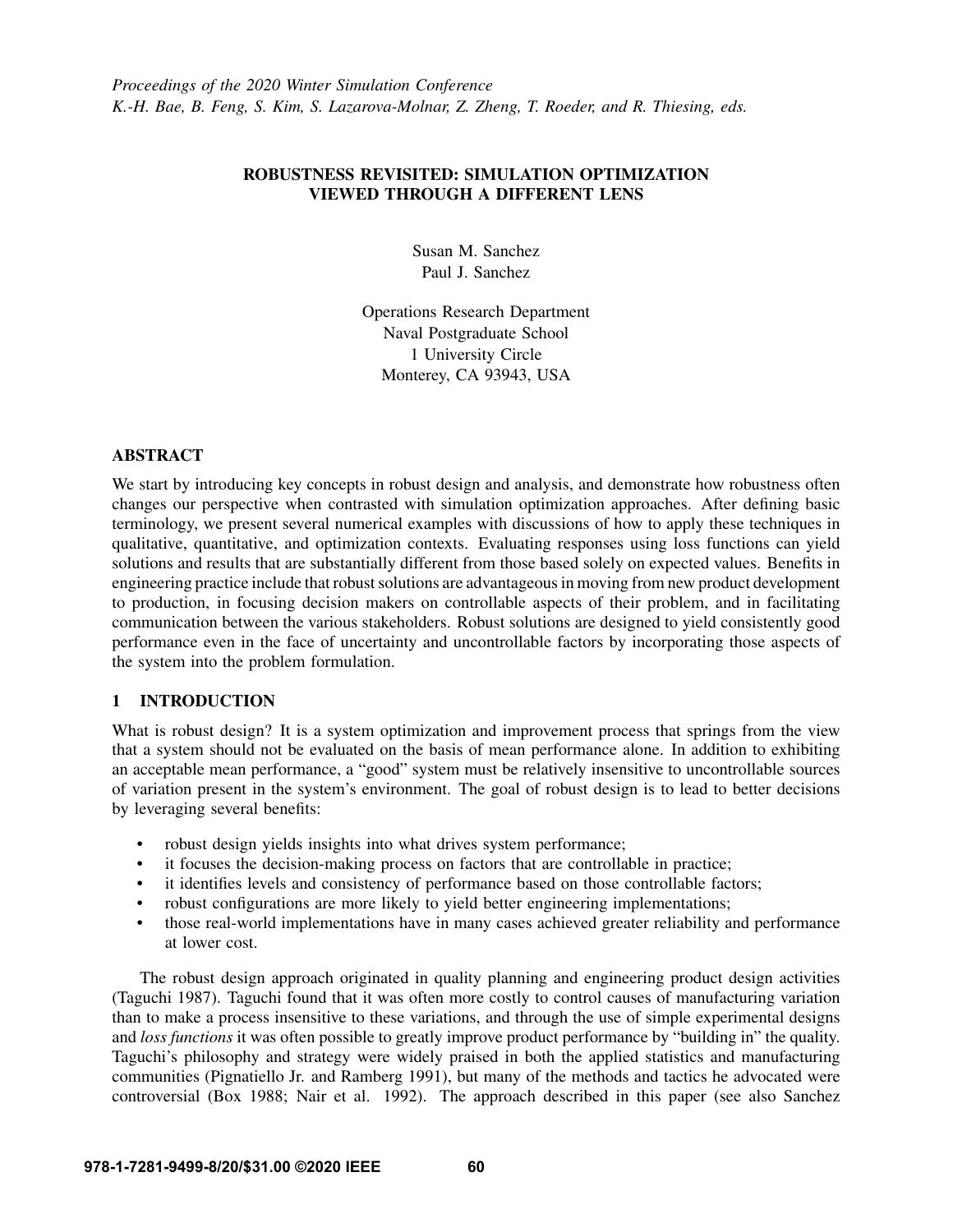[et al. \(1998\)](#page-14-3) and [Ramberg et al. \(1991\)\)](#page-14-4) combines Taguchi's strategy with response-surface metamodeling techniques for investigating robustness of simulation responses to quantitative factors, and illustrates how Taguchi's strategy can be incorporated into ranking and selection procedures for investigating robustness for qualitative factors. The additional insights that can be gained make a robust approach particularly beneficial when analyzing simulations of complex systems.

In the simulation context, robust design can be viewed from two slightly different perspectives. One view is that simulation is used primarily as a surrogate for a real system, because of the cost, time, and risks required to make and observe changes in a real system; a second view is that robust design is an integral part of the simulation process.

From the first perspective, the total time required to perform an experiment using robust design is greatly reduced, but the designs and analyses used are the same as those that would be applied to a physical system if cost and time permitted. Applications have included the product designers' uses of computer models for experimentation in place of physical prototypes, particularly in the semiconductor industry [\(Sacks et al.](#page-14-5) [1989;](#page-14-5) [Welch et al. 1990\)](#page-14-6). These experiments have typically involved Monte Carlo simulation, although clearly robustness can be used as a criteria for evaluating discrete-event simulation systems as well. Those who use simulation to study systems primarily because of the difficulty of experimenting on the real system may realize the benefits of improved performance and decreased cost cited by many manufacturers if they decide to evaluate performance in terms of robustness.

Applying robust design principles to simulation experiments is discussed in [Sanchez \(2000\).](#page-14-7) A more detailed discussion and examples appear in [Kleijnen et al. \(2005\),](#page-14-8) where *identifying robust systems and processes* is considered one of three primary goals of simulation experiments. However, both of these earlier references are dated—we would now recommend the use of more capable designs which did not exist when those papers were written. Others also advocate the use of response surface metamodeling in conjunction with the robust design philosophy to identify robust systems, including [Kleijnen et al. \(2005\),](#page-14-8) [Dellino et al. \(2009\),](#page-13-1) [Dellino et al. \(2010\),](#page-13-2) and [Kleijnen \(2017\).](#page-14-9)

The second perspective encompasses the process of building as well as analyzing a simulation model. A simulation model is constructed assuming a variety of system inputs (e.g., distributional forms and characteristics, simplifying assumptions, level of detail) which are unlikely to be completely accurate. Model verification and validation are important issues, as is simulation sensitivity analysis. From this perspective, one can view robust design as a process of simulation optimization, where the "best" answer is not overly sensitive to small changes in the system inputs. [Kleijnen \(2017\)](#page-14-9) calls this "robust optimization." If robust configurations are identified, then the actual results are more likely to conform to the anticipated results after implementation. This approach can also lead to model simplification or reduced cost if the model is found to be insensitive to distributional assumptions or wide ranges of parameterizations—this could negate the need for detailed modeling of subsystems and corresponding data collection.

Section 2 contains an overview of key concepts in robustness. In Section 3 we discuss robust analysis and optimization within two settings—one involving only qualitative factors, another suitable for quantitative factors. A simple queuing model provides numerical illustrations. We conclude with a few thoughts about bringing together the robustness and optimization mindsets.

## 2 KEY CONCEPTS IN ROBUSTNESS

## 2.1 Accuracy and Precision

The English language can be quite ambiguous, so technical fields often refine the definitions of particular words to avoid miscommunication. In statistics:

Accuracy refers to the location of the expected value of the distribution of outcomes relative to some intended target. For instance, if our target is to find the true weight of an object, a scale which yields readings with a distribution that has that true weight as its expected value is deemed to be an accurate scale even if individual readings might vary by a large amount.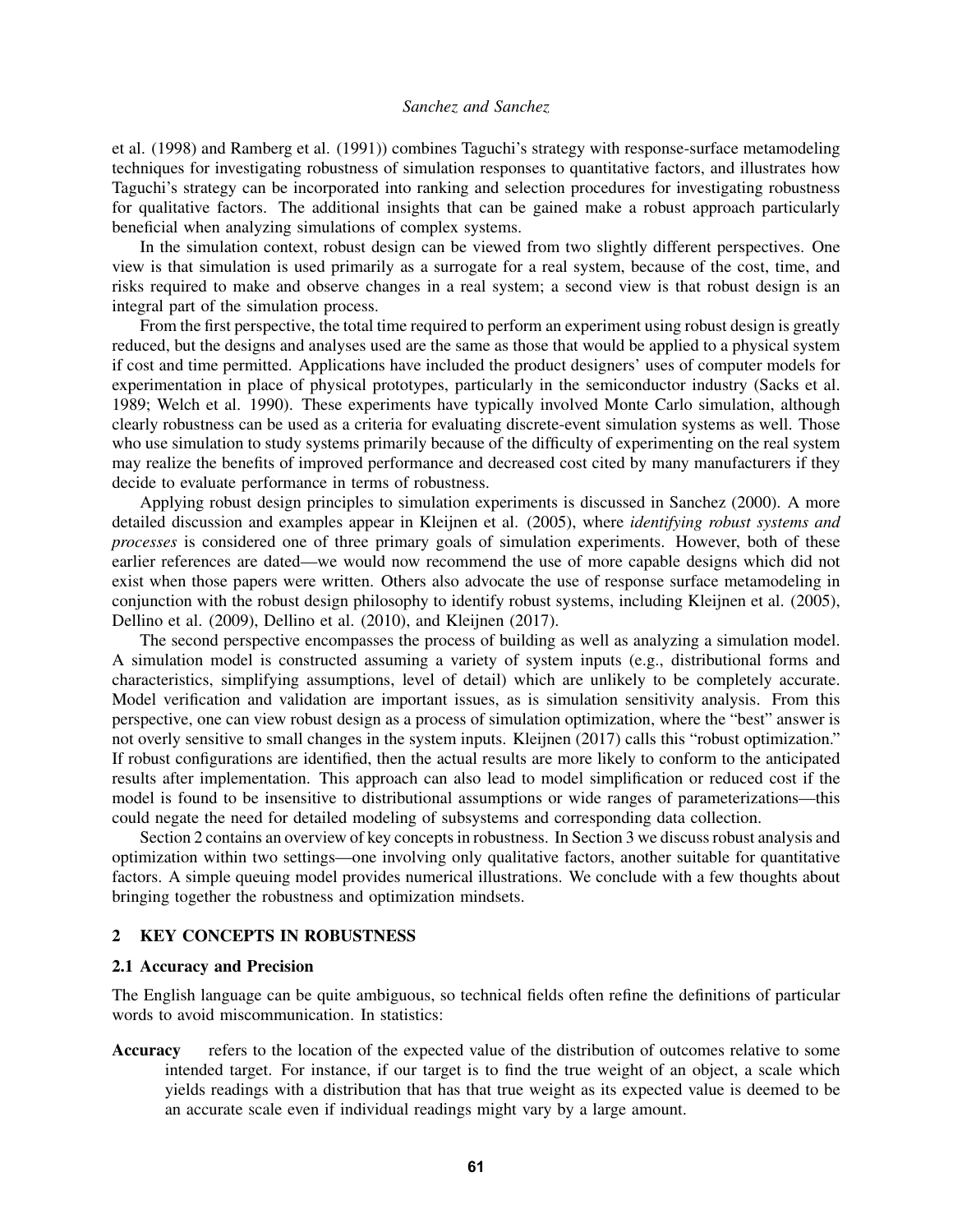**Precision** refers to the spread of the distribution of outcomes. If the scale gives readings that are tightly clustered, it is deemed to be a precise scale.

Figure [1](#page-2-0) illustrates many possible combinations of accuracy and precision for somebody shooting at a target. Subplots (a) and (c) have shots with low accuracy, because their center of mass (indicated by the cross-hairs) is not at the center of the target. Subplots (b) and (d) have high accuracy—the center of mass is on-target, regardless of the spread. Subplots (a) and (b) have low precision with a large amount of spread. Subplots (c) and (d) have moderate precision due to their reduced spread.



<span id="page-2-0"></span>Figure 1: Visual representations of accuracy vs. precision.

If those subplots in Figure  $1(a)$  $1(a)$ –(d) represent the only four alternatives available, we would clearly prefer (d)—each of the other three are worse in terms of at least one of the accuracy or precision criteria. However, it is less clear which of those other three options would be second-best. If the goal is to have a high chance of hitting anywhere in the target area, then the low-precision, high-accuracy alternative in (b) would place second, followed by the low-precision low-accuracy alternative in (a), with the worst alternative being the moderate-precision, low-accuracy alternative in (c). However, if it is easy to calibrate the weapon (that is, to adjust the crosshairs) then (c) can quickly be turned into a good option.

All of the options in Figure [1\(](#page-2-0)a)–(d) could be improved. Figure [1\(](#page-2-0)e) has very high (though not perfect) accuracy and is much more precise. Figure [1\(](#page-2-0)f) is the ideal—it is perfectly accurate and perfectly precise.

#### 2.2 Inferring Causality

If observational data reveals a correlation between two variables *X* and *Y*, ground truth is one of the following four basic cases: (i) changes in *X* cause changes in *Y*; (ii) changes in *Y* cause changes in *X*; (iii) changes in *X* and *Y* are both caused by changes in other potentially unknown or unobservable factors; or (iv) this is a spurious correlation. One drawback of observational data is that we have no real way of determining which of these cases applies.

The simplest way of establishing cause-and-effect is via an experiment. Design of experiments (DOE) is a well established field (see, e.g., [Montgomery 2017](#page-14-10) or [Ryan 2007\)](#page-14-11). Three important concepts in DOE are *control*, *randomization*, and *replication*. For real-world experiments, we exercise control over the situation by deciding which inputs *X* are of interest. We also decide how to control for everything else that is not of interest, perhaps by holding it constant or using a control group for comparison purposes. Randomization is used to guard against hidden or uncontrollable sources of bias. For example, if we are measuring the miles per gallon of different vehicles by using a single driver, randomizing the order in which they are driven will remove any systematic bias due to fatigue or practice effects. With replication we collect multiple observations to assess the magnitude of the variability associated with *Y*, so we can construct confidence intervals or conduct significance tests.

In simulation experiments, the analyst has total control, and we use these concepts in different ways. Potential factors in simulation experiments include the inputs and distributional parameters of a simulation model, whether or not they are controllable in the real world. The analyst can also control the random number seeds and streams. Thus, unlike a physical experiment, the results from a simulation experiment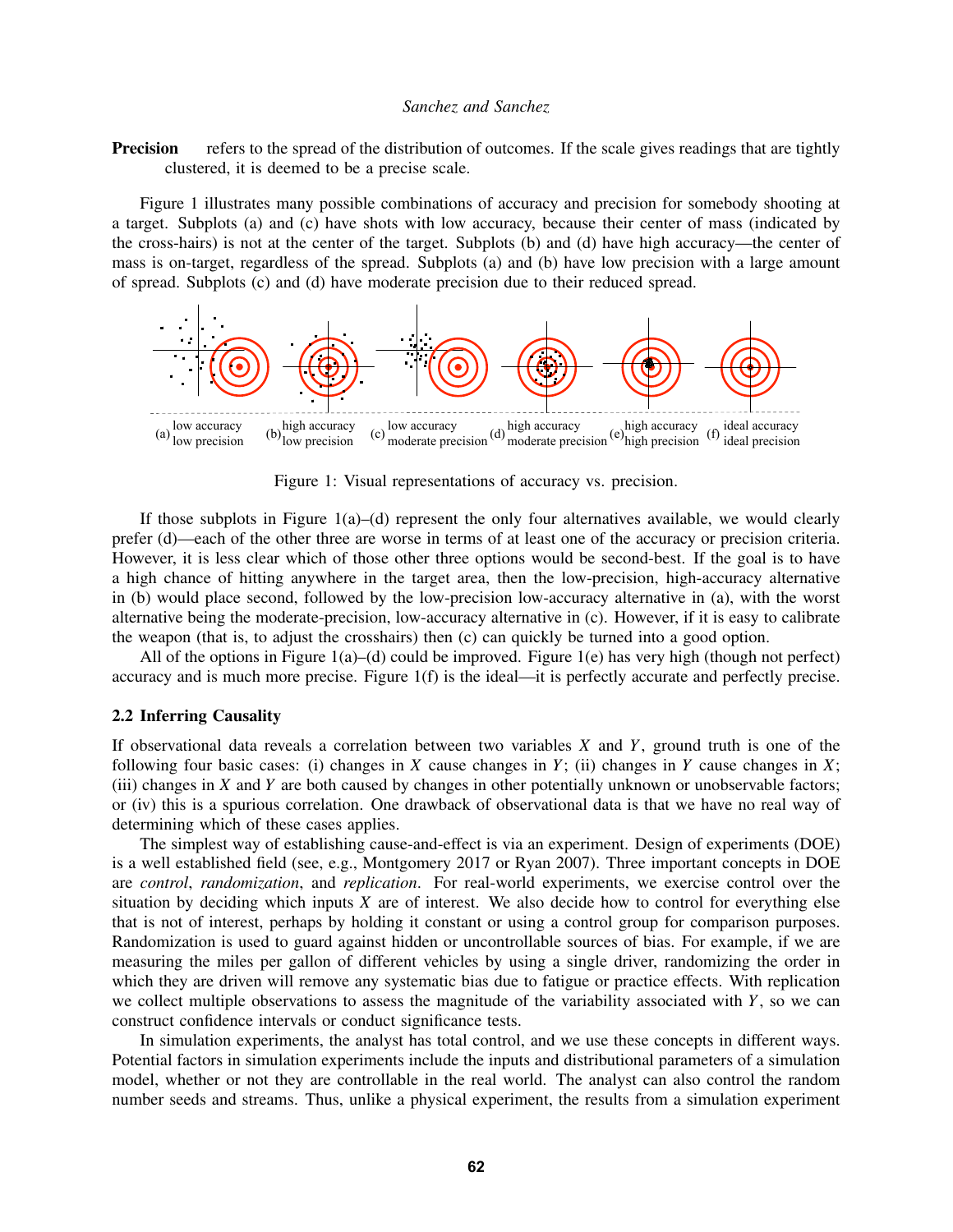are perfectly repeatable, and randomization is not needed to guard against hidden or uncontrollable sources of bias. Replication means we get multiple experimental units (runs or batches) to gain a sense of the magnitude of the variability associated with *Y*. While homogeneous (i.e., constant) variance is commonly assumed for physical experiments, heterogeneous (i.e., non-constant) variance is pervasive in stochastic simulation. Consequently, we should not view response variability as merely a nuisance for estimating means or other output statistics, but as an important characteristic of the simulation's behavior.

One of the first things an experimenter or tester must do to design a good experiment is identify the experiment's factors. In DOE parlance, *factors* are the input (or independent) variables that potentially have some impact on *responses* (i.e., experimental outputs). In general, an experiment might have many factors, each of which might assume a variety of values, called *levels* of the factor. A primary goal of many DOEs is to identify which of the factors play a significant role in determining the responses, and which do not and can thus be dropped from further consideration, greatly reducing the experimental effort and simplifying the task of interpreting the results. Also, for the important factors we would like to identify the nature of the impact on the responses (e.g., increasing, linear, quadratic), and whether the levels of some factors influence the effects that other factors have—a phenomenon known as *factor interactions*.

Factors can be inputs to the simulation, such as the number of servers (*n*) and the arrival and service rates  $(\lambda, \mu)$  for an M/M/1 queue. Alternatively, the inputs may be functions of the factors. For example, *n*,  $\mu$ , and the traffic intensity  $\rho$  would be equally valid as factors which can be converted to *n*,  $\mu$ , and  $\lambda$ if those are the inputs to our M/M/1 simulation. Using the second parameterization rather than the first would help us avoid scenarios where varying  $\mu$  and  $\lambda$  independently could inadvertently lead to unstable queues. Each factor has different levels: *n* may be an integer ranging from 1 to 10, ρ may be varied over the interval [0.70, 0.95], etc. A key concept to remember is that factors are changed in deliberate (structured) ways when conducting a designed experiment. In this way, a simulation analyst will be able to uncover cause-and-effect relationships within the context of the simulation model.

## 2.3 Characterizing Factors: Decision, Noise, and Artificial

In systems where stochastic variation is present, the response exhibits random fluctuation or variation. In order to achieve systems or products for which the variation around the target value is low, several steps are necessary. First, one must identify factors in the system which are anticipated to affect the system response. The factors are classified as *decision factors*, *noise factors*, or *artificial factors*. Notationally, we will denote  $X_1, \ldots, X_k$  as the *k* decision factors of interest,  $W_1, \ldots, W_w$  as the *w* noise factors, and  $A_1, \ldots, A_a$ as the *a* artificial factors (if any).

Decision factors are those which are (or will be) controllable in the real-world setting being modeled by the simulation. Noise factors are those which are not easily controllable, or are controllable only at great expense in the real-world setting. Noise factors include intrinsic sources of variation within the real-world system (e.g., within a manufacturing plant) as well as exogenous factors (such as customer or supplier characteristics). Finally, artificial factors are specific to simulation modeling, such as the initial state of the system, the warm-up period (truncation point), termination conditions (run duration), or random number stream(s) (seed values, whether antithetic RVs are used, etc.). Consider, for example, a simulation of search-and-rescue operations after a natural disaster. The decision factors might include choices of the communication systems, the number of people and desired skillsets of the rescue team, and equipping and resupply policies. Noise factors might include weather conditions, the number and location of those in need of rescue, and the skill levels of the currently available emergency medical technicians.

The distinction between decision factors and noise factors is often recognized in simulation experiments, and can be leveraged to advantage when studying the system. The classification is important in several ways. It is necessary for determining system robustness, and also presents an opportunity for reducing the number of runs required by concentrating sampling efforts on assessing decision factor effects, since these are the only ones we can control in the real-world system. The additional layer of control made possible by the artificial factors can also be exploited in the experimental design [\(Schruben et al. 1992\)](#page-14-12). This is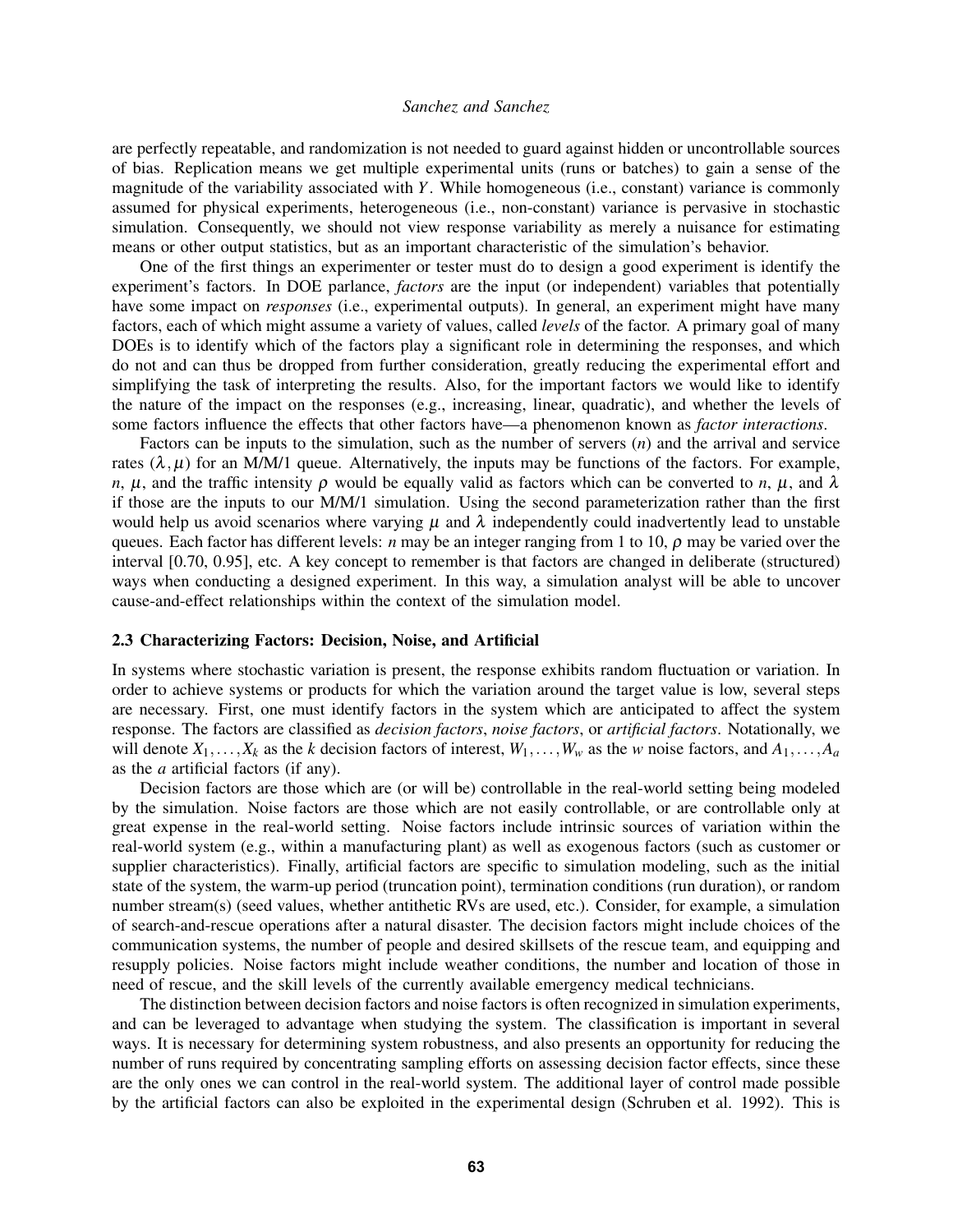not new—it is the basis of many variance reallocation techniques. However, manipulating artificial factors is not required, and will not be discussed further in this paper.

### <span id="page-4-1"></span>2.4 Responses, Targets, and Goals

The simplest form of experiment to discuss involves a single categorical factor, where the purpose of the simulation study may be to select one or more alternatives from a list of potential alternatives. This is the basis of ranking and selection (R&S) procedures [\(Kim 2013\)](#page-13-3), which are a method of discrete simulation optimization. Suppose we are considering which piece of equipment to buy and four vendors have placed bids for contracting, providing us with {A,B,C,D} as the set of alternatives. Each of these has different service time and reliability characteristics, and we can simulate usage of the alternative systems to measure some output of interest. We evaluate the alternatives using the following concepts:

- **Response** the output of interest.
- **Target** an ideal value for the response, denoted as  $\tau$ .
- Goal whether we wish the response to be as large as possible, as small as possible, or as close to the target value as possible.

We start by considering cases where we want to get as close to the target as possible. Figure [2\(](#page-4-0)a) shows the true (but unknown) distributions for systems A and B. The mean response for A is exactly on target, so it is best in terms of accuracy. If our goal was to choose the most accurate system, A would be the ideal choice. However, system B is a close contender in terms of the mean and has greater precision—it is much more likely to yield values close to  $\tau$  because of its lower variance. Based on this example, we might even say that from a robustness perspective, the means do not justify the ends.



(b) Mean determines robustness (a) Variance determines robustness

<span id="page-4-0"></span>Figure 2: Robustness of qualitatively different systems.

Figure [2\(](#page-4-0)b) shows a different type of configuration that might arise. Both C and D have mean performance above the target value, but option D has a much higher likelihood of being farther from the target when we take precision into account. Hence C is the more robust choice, despite having a larger variance. The implication of Figures [2\(](#page-4-0)a) and (b) is that robustness is not solely determined by either the accuracy or the precision of the outcomes relative to the target. Tradeoffs may be necessary.

## 2.5 Loss Functions

The discussion in Section [2.4](#page-4-1) was qualitative, but in situations where robustness may involve tradeoffs between the means and variances of different alternatives, we need a more formal means of quantifying robustness.

## 2.5.1 Generic Loss Functions

Robust analysis is based on the use of a *loss function*. Loss functions should be chosen to assess the degree of risk associated with having outcomes that deviate significantly from the specified target. Risk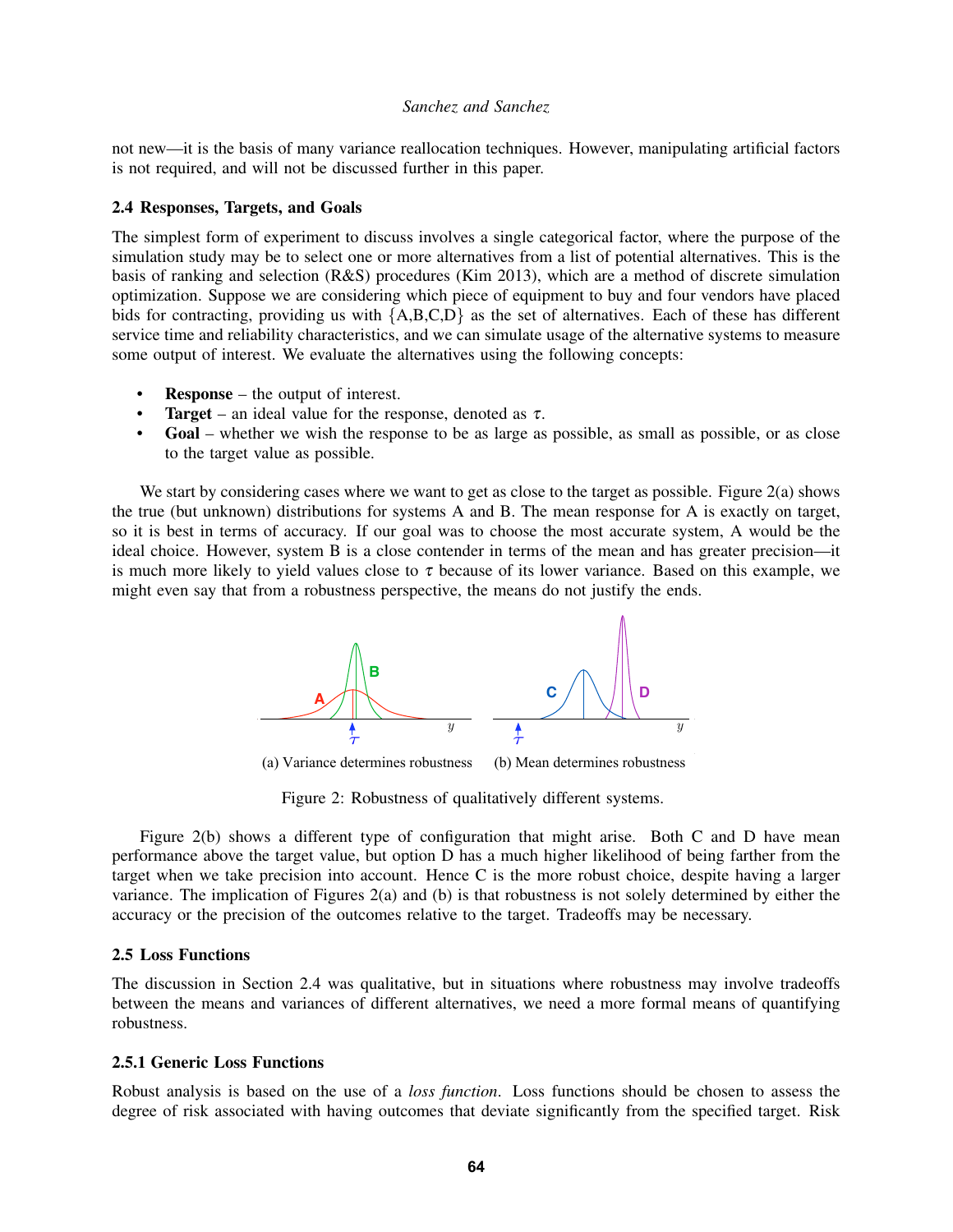should be non-negative, so loss functions are monotonically non-decreasing as the magnitude of deviations from target increases. However, a loss function can be asymmetric about the target. For example, the loss of revenue or risk to human lives may be higher by undershooting the target than by overshooting, or vice-versa.

## 2.5.2 Quadratic Loss

One particular loss function that is easy to evaluate is *quadratic loss*. It takes the form

$$
\ell_{Y_x}=c(Y_x-\tau)^2,
$$

where  $Y_x$  is the observed outcome based on input *x*,  $\tau$  is the target value, and *c* is a scaling constant that is often used to adjust the loss to cost. When *c* is set to 1, it is referred to as *scaled loss*.

If we add and subtract  $E[Y<sub>x</sub>]$  inside the squared term, group terms appropriately, and take expectation, it quickly falls out that the expected scaled loss is

$$
E[\ell_{Y_x}] = \sigma_{Y_x}^2 + (E[Y_x] - \tau)^2,
$$

i.e., expected loss can be decomposed into the sum of the variance of  $Y_x$  and the square of how far the expected value of  $Y<sub>x</sub>$  is from the desired target. This result offers a nice interpretation—low loss configurations are those that are consistently (as measured by variance) close to the target (as measured by squared deviations of the mean from the target). Getting the lowest expected loss may involve a tradeoff where we will accept small expected deviations from the target if they are associated with sufficient improvement in consistency of the outcomes, or vice-versa. Note that this implies that quadratic loss is only relevant when the variance is non-homogeneous, since with homogeneous variance the low loss configuration will be solely determined by how close the mean is to the target.

#### 3 Analysis Techniques

[Sanchez \(2020\)](#page-14-13) compares and contrasts three broad mindsets with which analysts may approach simulation studies: optimization, understanding, and robustness. She lays out several ways in which a robust mindset can be used by simulation professionals. First, for essentially no additional effort, the analyst can step back from the problem and see if it is possible to identify an ideal target value for the response, and for which some type of goal (the bigger the better, the smaller the better, or the closer to target the better) is appropriate. If so, it can be straightforward to apply simulation optimization techniques to seek to minimize expected loss rather than the mean response. We will demonstrate this in Section [3.1.1.](#page-5-0) Second, for a little additional effort, the analyst can use designed experiments for noise factors to better assess the losses associated with the systems being modeled. We illustrate this for a two-stage optimization procedure in Section [3.1.2.](#page-7-0) Finally, if many of the decision factors are (or can be cast as) quantitative, then a large-scale designed experiment may be appropriate not just in order to identify robust solutions, but also to reveal the key drivers of simulation performance. We discuss this more in Section [3.2.](#page-11-0)

### 3.1 Robust Analysis and Optimization with Qualitative Factors

A common case of categorical selection occurs when assessing the suitability of goods, services, processes, or policies from several alternatives. The response may be quantitative, but the alternatives are limited to a fixed set of choices that may differ in qualitative as well as quantitative dimensions. The decision maker does not have the option of specifying an ideal choice, but must choose amongst a fixed number of available options. This is a classic ranking and selection problem.

## <span id="page-5-0"></span>3.1.1 Qualitative Example: M/M/k: FIFO vs LIFO

Our first example involves simple M/M/k queues with arrival rate 114 per hour. Suppose we have four alternatives: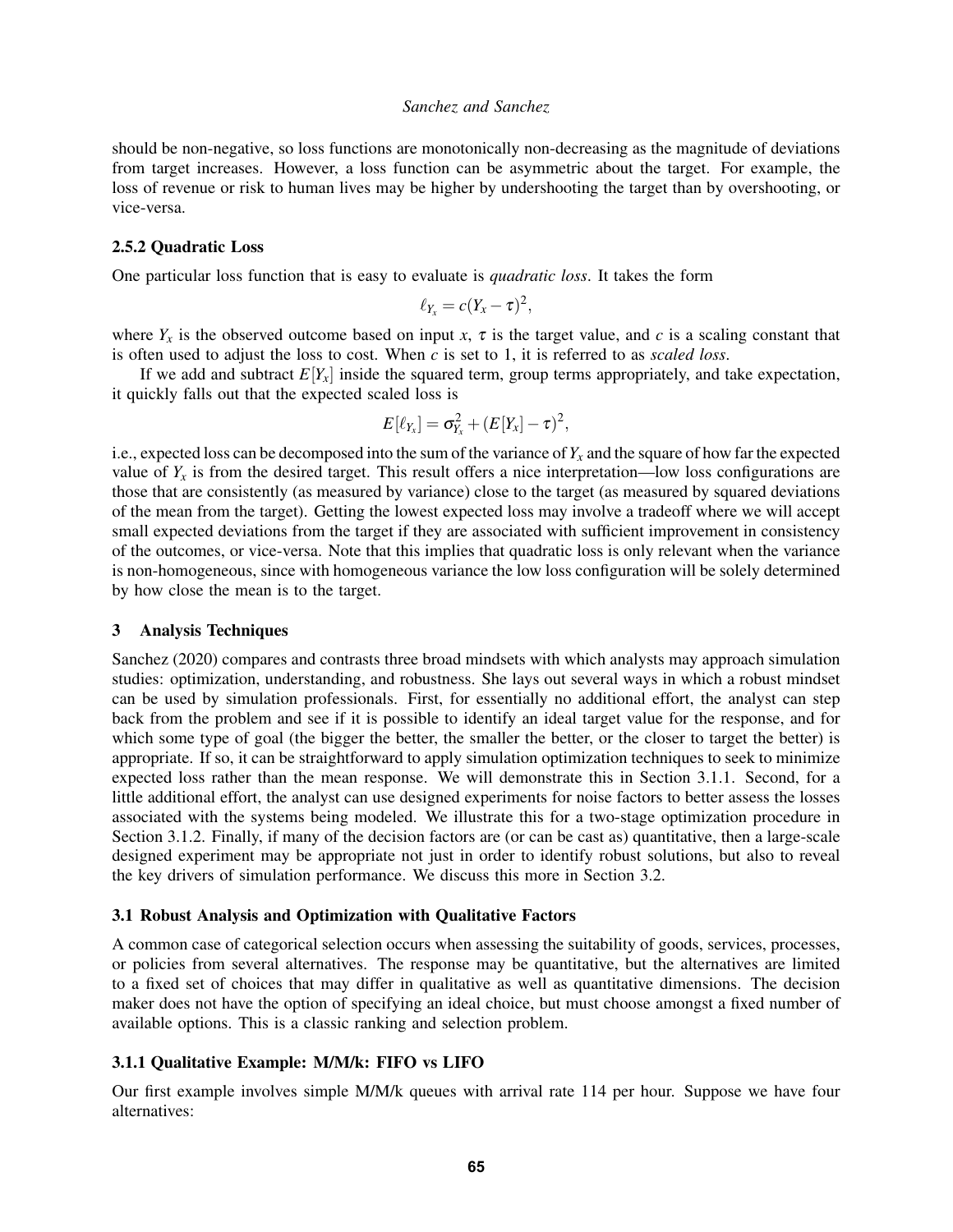- A: a single server FIFO with service rate  $\mu = 120$  per hour;
- B: a single server LIFO with service rate  $\mu = 120$  per hour;
- C: a FIFO queue with two servers, each with service rate  $\mu = 60$  per hour; and
- D: a LIFO queue with two servers, each with service rate  $\mu = 60$  per hour.

For each of the four alternatives, we stop running the model at the first point in time that there are no customers waiting in line after 1,000,000 customers have been served. This removes the bias that would be introduced by ignoring LIFO customers who are "bottled up" in the queue when the nominal stopping condition of a million customers served is reached, by continuing operations until all of those customers have been removed from the queue. As a result the number of customers observed is a random variable, but we minimize the potential for termination bias by using common random numbers for each replicate of the set of all four alternatives. In other words, systems A–D all have the exact same set of customers, arriving at the same times, and having the same transactions and their associated service times. The simulation reports the average, standard deviation, and maximum of the customer wait times, as well as the average quadratic loss. We make 20 replications of the experiment. Altogether, this is a total of  $2^2 \times 20 = 80$ simulation runs representing 80 million customers.

The analytical results obtained from queueing theory are that customers have an expected delay in queue of 0.15833 hours (9m30s) in the line with one server, vs. 0.1543 hours (9m15s) when there are two servers, regardless of the queue discipline. Figure [3\(](#page-6-0)a) provides boxplots of the average wait times from the 20 replications for each alternative. Note that even though the individual estimates obtained via simulation are each based on one million customers, there is still variation in the actual values. From this figure, the empirical results (indicated by the center of the diamond in each of the means-diamonds plots) agree with theory for both the single fast server and the two slower server scenarios. Having overlapping circles for the all-pairs Tukey-Kramer test indicates there are no statistically significant differences among the means of the four alternatives ( $p$ -value= 0.13).



<span id="page-6-0"></span>Figure 3: Performance of four queuing systems, from the customer's perspective.

Contrast those results with Figure [3\(](#page-6-0)b), which shows a means-diamonds plot where the response is the average customer's quadratic loss based on a target value  $\tau = 0$  (ideally, customers would like no delay in queue). These results are radically different. The all-pairs Tukey-Kramer test shows that systems A and C (the FIFO queues) are indistinguishable from each other, as are systems B and D (the LIFO queues). The differences between these two pairs of systems are both statistically and practically significant  $(p$ -value  $< 0.0001$ , with roughly a 20-fold difference associated with the queue discipline). We conclude that the best system in terms of robustness is C, the two-server, FIFO system.

The major finding in this example is that robust analysis leads us to a very different result than what analysts would conclude if they were focused solely on mean performance. The source of the difference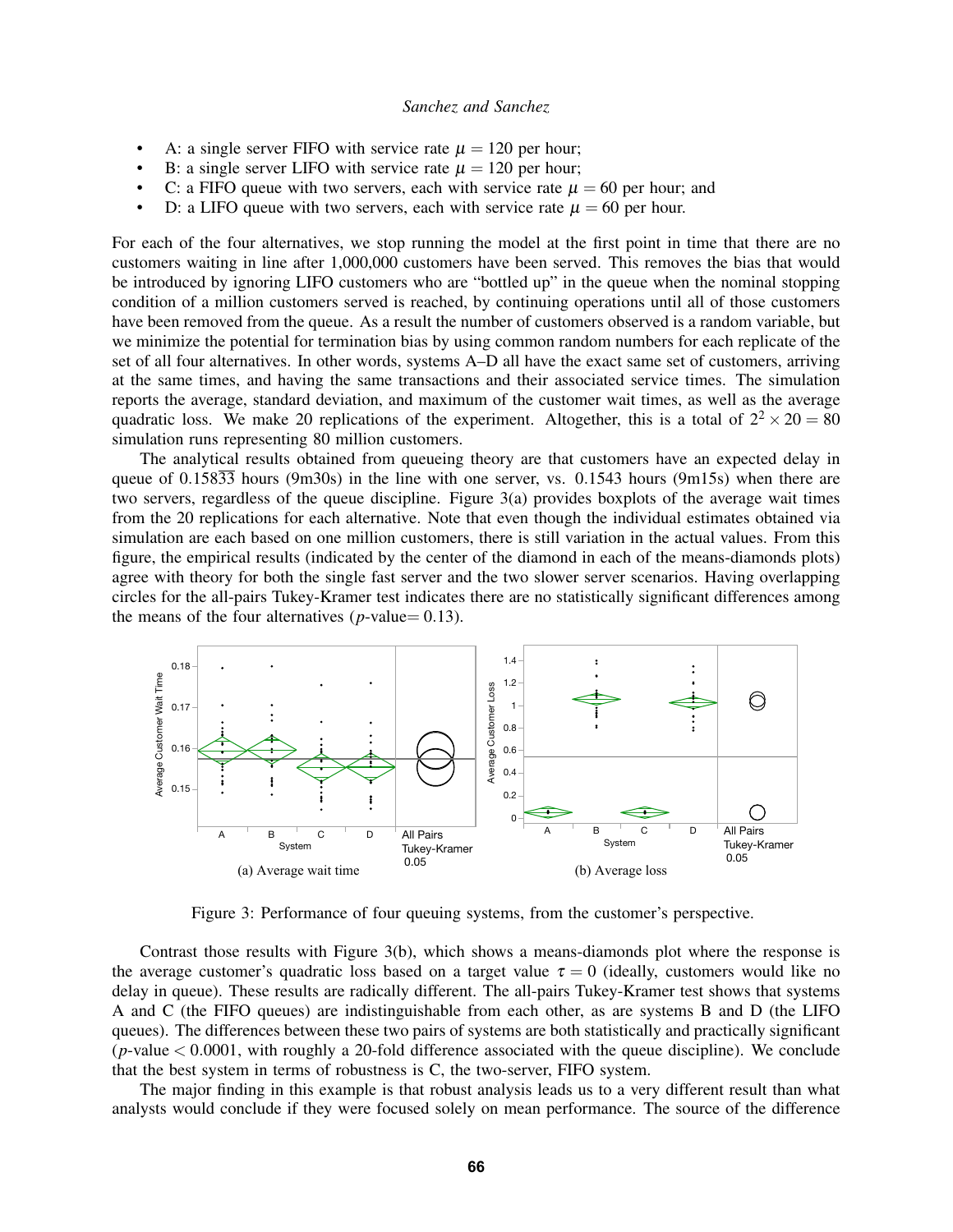can be seen in Figure [4,](#page-7-1) which shows that with the LIFO system many customers receive very quick service, but others can be "bottled up" for long periods of time. Such results, although well known from renewal theory, are not evident when means are the response being studied. Studying the four alternatives using robust analysis is more likely to yield a decision that customers perceive as equitable.



<span id="page-7-1"></span>Figure 4: Partial results of a single set of runs with a common random number, under FIFO and LIFO queue disciplines. The queues do not empty out between the 9th and 310th customer to arrive.

#### <span id="page-7-0"></span>3.1.2 NSGS: A Representative Case for Loss-based Selection Procedures

In this section, we illustrate how a robust approach can be incorporated into a well-known selection procedure, and lead to different recommendations. We create two variants of the two-stage procedure of [Nelson et al. \(2001\);](#page-14-14) we call this the NSGS procedure using the initials of the authors' last names (Nelson, Swann, Goldsman, and Song). We have chosen this procedure because it is relatively simple to use; stopping after the first stage can be viewed as a subset selection technique; and carrying through the second stage leads to an "optimal" choice in terms of selecting the single "best" alternative. We define notation and provide a brief description of the NSGS procedure and our two variants in Figure [5.](#page-8-0)

We remark that the original procedure has the goal of selecting one or more alternatives with *large* sample means ("the bigger, the better"). However, since low wait times and low losses are both desirable and nonnegative, we simply reverse the signs in order to use the procedure as a minimization technique. The "observations" (i.e., the *Y*'s) will vary depending on which variant of the procedure we use.

NSGS:  $Y_{im} = -V_{im}$ , and we will seek alternatives associated with high  $E[Y_i]$ , where *m* denotes the observation index.

 $\text{NSGS-R1: } Y_{im} = -\ell(V_{im}, \tau = 0) = -c\left(\overline{V}_{im}^2 + S_{V_{im}}^2\right)$ . We seek alternatives associated with high  $E[Y_i]$ . These are the low loss systems given the target value  $\tau = 0$ . There is no noise factor *per se*, but each specific  $S_{V_{im}}^2$  represents the intrinsic noise in the response for system *i*.

NSGS-R2: We explicitly specify and control noise factors according to some noise factor design W. The noise factors can be a mix of qualitative and quantitative factors. *Vimd* denotes the *m th* observation of alternative *i* using design point *d* from the noise factor design **W**, yielding  $Y_{im} = \frac{1}{n_w} \sum_{d=1}^{n_w} \ell(V_{imd}, \tau)$ . This loss characterization includes both intrinsic and extrinsic sources of noise.

The first variant, which we call NSGS-R1, simply changes the response measure in order to select an alternative with *lowest intrinsic loss*, where loss reflects the standard deviation as well as the mean of the response of interest. For the second variant (NSGS-R2), we incorporate designed experiments for the noise factors in our problem in order to select an alternative with *lowest overall (intrinsic and extrinsic) loss*. By so doing, we explicitly seek alternatives that are robust to uncontrollable sources of uncertainty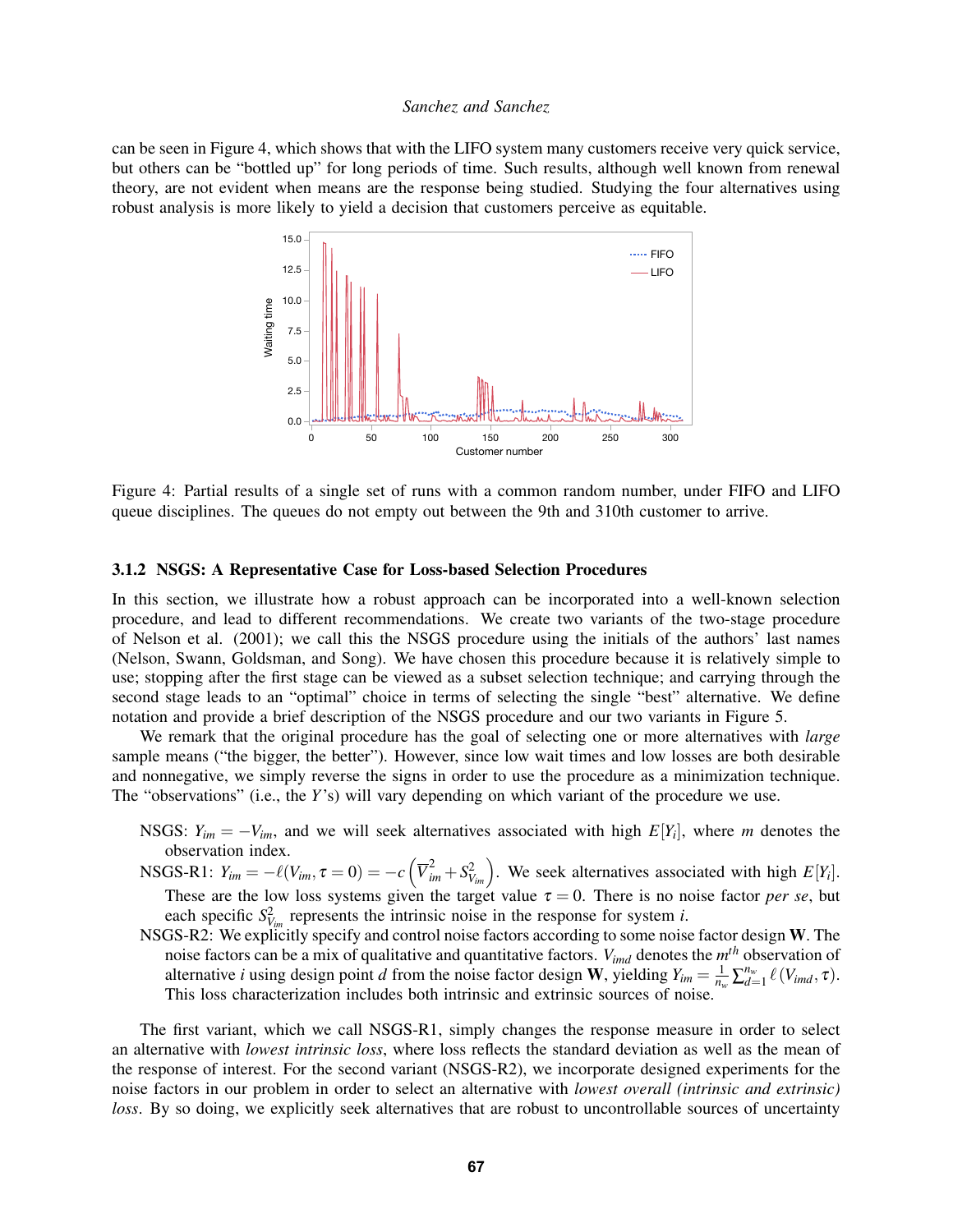| NSGS PROCEDURE AND ROBUST VARIANTS NSGS-R1, NSGS-R2                                                                                                                                                     |  |  |  |  |
|---------------------------------------------------------------------------------------------------------------------------------------------------------------------------------------------------------|--|--|--|--|
| <b>Notation</b>                                                                                                                                                                                         |  |  |  |  |
| $k \geq 2$ : the number of alternatives to be evaluated                                                                                                                                                 |  |  |  |  |
| $Y_{im}$ : the <i>m</i> th observation on alternative <i>i</i> ; this can be:                                                                                                                           |  |  |  |  |
| NSGS: an aggregate measure from a run or batch,                                                                                                                                                         |  |  |  |  |
| NSGS-R1: an aggregate measure from a run or batch, or                                                                                                                                                   |  |  |  |  |
| NSGS-R2: an aggregate measure from a set of noise factor runs or batches                                                                                                                                |  |  |  |  |
| $\alpha_0 > 0$ , $\alpha_1 > 0$ : if the desired PCS for Stage 1 is $(1 - \alpha_0)$ , the desired PCS for Stage 2 is $(1 - \alpha_0)$ ,<br>then the overall desired PCS is $1 - (\alpha_0 + \alpha_1)$ |  |  |  |  |
| $\delta \geq 0$ : the minimum difference in the $\mu$ 's that is of practical interest, we must have $\delta > 0$ for Stage 2                                                                           |  |  |  |  |
| $n_0 \geq 2$ : the initial sample size for each alternative                                                                                                                                             |  |  |  |  |
| $\alpha_1 > 0$ : desired probability of correct selection for Stage 2                                                                                                                                   |  |  |  |  |
| $t = t_{\beta,n_0-1}$ : critical <i>t</i> -value with $1-\beta$ in the upper tail, where $\beta = (1-\alpha_0)^{\frac{1}{k-1}}$                                                                         |  |  |  |  |
| $h = h(1 - \alpha_1, n_0, k)$ : Rinott's constant (used only in Stage 2)                                                                                                                                |  |  |  |  |
| $\tau$ , $\ell(\cdot, \tau)$ : target value and loss function (used in NSGS-R1 and NSGS-R2)                                                                                                             |  |  |  |  |
| W: experimental design for the noise factors $W_1, \ldots, W_w$ (used in NSGS-R2)                                                                                                                       |  |  |  |  |
| $n_w$ : number of design points in W (used in NSGS-R2)                                                                                                                                                  |  |  |  |  |
| <b>Assumptions</b>                                                                                                                                                                                      |  |  |  |  |
| The $Y_{im}$ are i.i.d. $N(\mu_i, \sigma_i^2)$ , and "bigger is better"                                                                                                                                 |  |  |  |  |
| Stage 1                                                                                                                                                                                                 |  |  |  |  |
| Run the simulations to collect $n_0$ observations from each alternative                                                                                                                                 |  |  |  |  |
| NSGS: Sample $Y_{im}$ , $i = 1, , k$ ; $m = 1, , n_0$ , where each $Y_{im}$ is the response of interest for that                                                                                        |  |  |  |  |
| simulation run or batch                                                                                                                                                                                 |  |  |  |  |
| NSGS-R1: Sample $Y_{im}$ , $i = 1, , k$ ; $m = 1, , n_0$ , where each $Y_{im}$ is the negative loss associated with                                                                                     |  |  |  |  |
| the response of interest for that simulation run or batch                                                                                                                                               |  |  |  |  |
| NSGS-R2: Sample $Y_{im}$ , $i = 1, , k$ ; $m = 1, , n_0$ . Each $Y_{im}$ is the negative average loss over the noise space.                                                                             |  |  |  |  |
| Let $V_{imd}$ denote the <i>m</i> th observation (run or batch) on alternative <i>i</i> using design point <i>d</i> from                                                                                |  |  |  |  |
| the noise factor design W. Then $Y_{im} = -\frac{1}{n_w} \sum_{d=1}^{n_w} \ell(V_{imd}, \tau)$                                                                                                          |  |  |  |  |
| Compute the sample means and variances $\overline{Y}_i$ and $S_i^2$ for $i = 1, , k$ .                                                                                                                  |  |  |  |  |
| Compute $\Delta_{ij} = t \left( \frac{S_i^2}{n_0} + \frac{S_j^2}{n_0} \right)^{1/2} \forall i, j$                                                                                                       |  |  |  |  |
|                                                                                                                                                                                                         |  |  |  |  |
| Set $I = \{i : 1 \le i \le k \text{ and } \overline{Y}_i \ge \overline{Y}_j + (\Delta_{ij} - \delta)^+, \forall j \ne i\}$ , where $z^+ = \max\{0, z\}$ .                                               |  |  |  |  |
| I contains those alternatives whose sample means are not statistically inferior to the best of the rest.<br>The size of $I$ is random.                                                                  |  |  |  |  |
| Return <i>I</i> .                                                                                                                                                                                       |  |  |  |  |
|                                                                                                                                                                                                         |  |  |  |  |
| Stage 2<br>If <i>I</i> contains a single index:                                                                                                                                                         |  |  |  |  |
| Return <i>I</i> .                                                                                                                                                                                       |  |  |  |  |
| Else:                                                                                                                                                                                                   |  |  |  |  |
| Compute $N_i = \left[\max\left\{n_0, \left(\frac{hS_i}{\delta}\right)^2\right\}\right]$<br>$\forall i \in I$                                                                                            |  |  |  |  |
| Sample $N_i - n_0$ additional observations from alternative <i>i</i> for all $i \in I$ .                                                                                                                |  |  |  |  |
| Compute overall sample means $\overline{Y}_i = \frac{1}{N_i} \sum_{m=1}^{N_i} Y_{im}$ for all $i \in I$ .                                                                                               |  |  |  |  |
| <b>Return</b> the system $i^* \in I$ associated with the largest $\overline{Y}_i$ .                                                                                                                     |  |  |  |  |
|                                                                                                                                                                                                         |  |  |  |  |

<span id="page-8-0"></span>Figure 5: Two-stage selection procedures for robust optimization.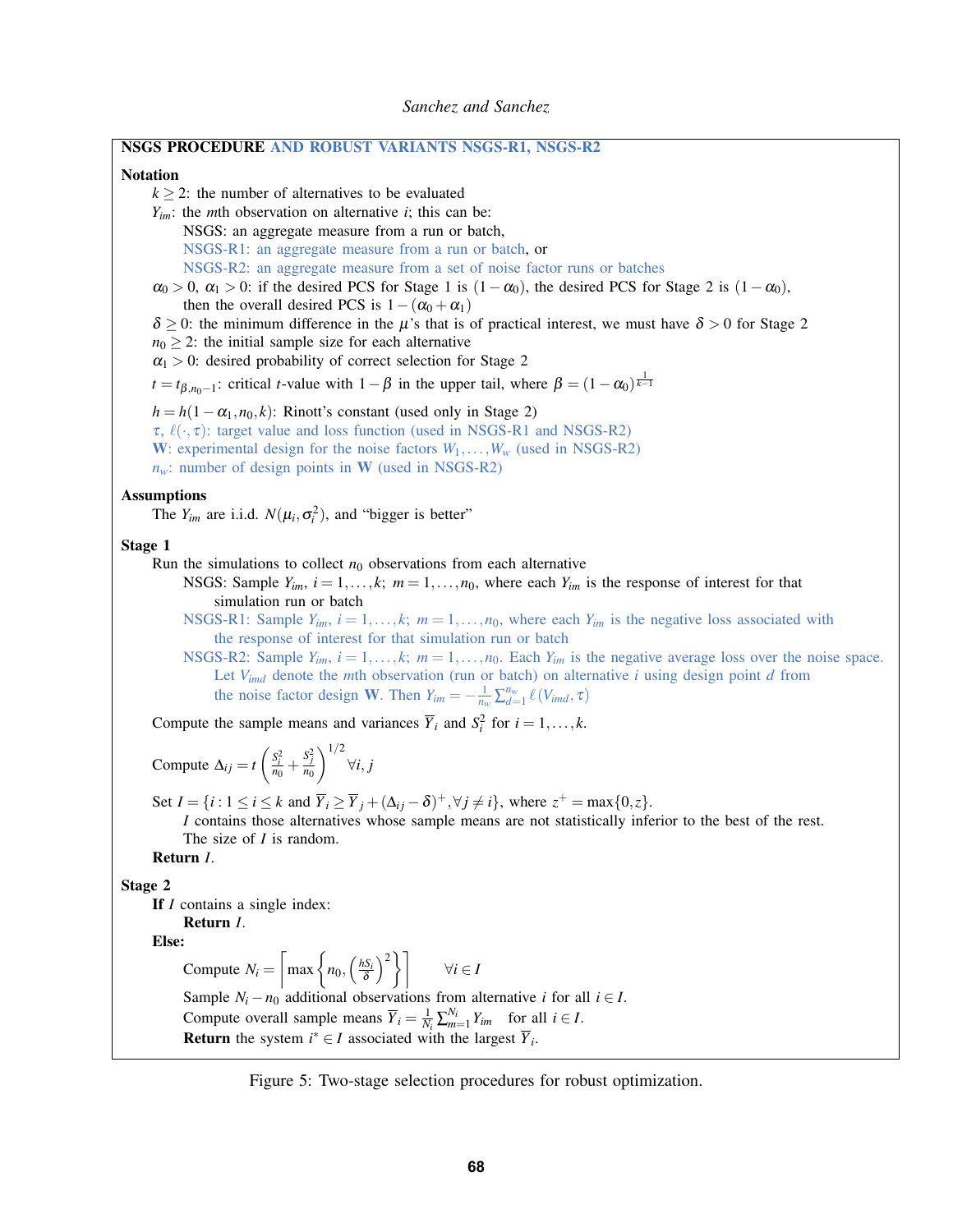in our simulation model, which increases the likelihood that the selected alternative will be suitable for real-world implementation. This can be viewed as a way of mitigating the impact of input uncertainty [\(Song](#page-14-15) [and Nelson 2019\)](#page-14-15), rather than seeking to quantify input uncertainty and provide a variety of conditional choices. Unlike input uncertainty quantification methods, these robust selection methods can be applied even when data are not available, e.g., to decide which of several prospective facility layouts to adopt.

The NSGS procedure and its variants can be used in two ways. An analyst seeking a subset of good choices may find it convenient to set  $\delta = 0$  and consider that a "Correct Selection" has been made if subset *I* contains the true best systems at the end of Stage 1. See [Eckman and Henderson \(2018\)](#page-13-4) for more on selecting good solutions. The procedure has a *Probability of Correct Selection* (PCS) guarantee of PCS ≥ 1−α0, regardless of the configuration of the true underlying means. The size of the Stage 1 subset *I* is random, and it will depend on the characteristics of the systems being studied, as well as the initial sample sizes and the desired PCS levels. If there is a clear best alternative then the subset will tend to be small. If there are many viable contenders, then the subset will tend to be large. Subset selection procedures are often viewed as screening procedures to eliminate clearly inferior alternatives where the final decision may be based in part on considerations not included in the simulation model, such as the cost or ease of implementing the chosen alternative. Continuing on to Stage 2 turns the subset selection procedure into an indifference zone procedure that selects a single alternative as "best." Note that the indifference zone value  $\delta$  must be strictly greater than zero in order to conduct the second stage analysis. [Nelson et al.](#page-14-14) [\(2001\)](#page-14-14) describe several nice properties of this procedure. For example, with high confidence  $(1-\alpha)$  we can simultaneously claim that those systems not in *I* are less than  $\delta$  better than the true best; that the best system is chosen if the difference between the top two systems is  $\geq \delta$ ; and that the selected system will be within  $\delta$  of the actual best system in the subset *I*.

#### <span id="page-9-0"></span>3.1.3 Numerical Example

We return to the queueing example of Section [3.1.1,](#page-5-0) but now view it as a selection problem. We use the initial formulation for NSGS, include intrinsic variability using NSGS-R1, and then extend it to consider both intrinsic and extrinsic variability using NSGS-R2 by considering a variety of potential service distributions. The latter makes the systems under consideration M/G/k rather than M/M/k. M/G/k systems are an important class of systems for real-world modeling, but unlike M/M/k systems, they are not amenable to closed-form analytic solution [\(Gupta et al. 2010\)](#page-13-5). However, they are just as easy to simulate as the M/M/k systems.

It is challenging to investigate distribution shapes without confounding the distributional choices with variations in the mean and variance. To deal with this issue, we have derived parameterizations to match the first two moments while yielding strictly nonnegative values for three classes of distributions with very different shapes: shifted exponentials, triangles, and uniforms. We include unshifted exponential distributions, which have greater variability given the same mean, since this is a commonly-used choice for analytical modeling. The distributional parameter calculations appear below, all based on specifying a common mean service time θ.

$$
θ ⋅ (1 – (1/√3)) + Exponential(rate: √3/θ)
$$
  
tri: Triangle(**min:** 0, **mode:** 6θ/(9 + √45), **max:** 3θ – mode)  
unif: Uniform(**min:** 0, **max:** 2θ)  
exp: Exponential(**rate:** 1/θ)

The response of interest is the customer wait time, so we choose a target value  $\tau = 0$ . Each observational unit *m* on alternative *i* is derived from a single (long) simulation run, from which we will gather either a single output measure (*Vim*, defined as the average customer wait time for that run) or two output measures (both *Vim* and either the standard deviation or the variance of customer wait time for that run).

We have  $k = 4$  alternatives. Suppose we specify  $\alpha_0 = \alpha_1 = 0.05$ , and take  $n_0 = 5$  first-stage observations from each system. For extrinsic noise factors, we vary the service distributions between the three with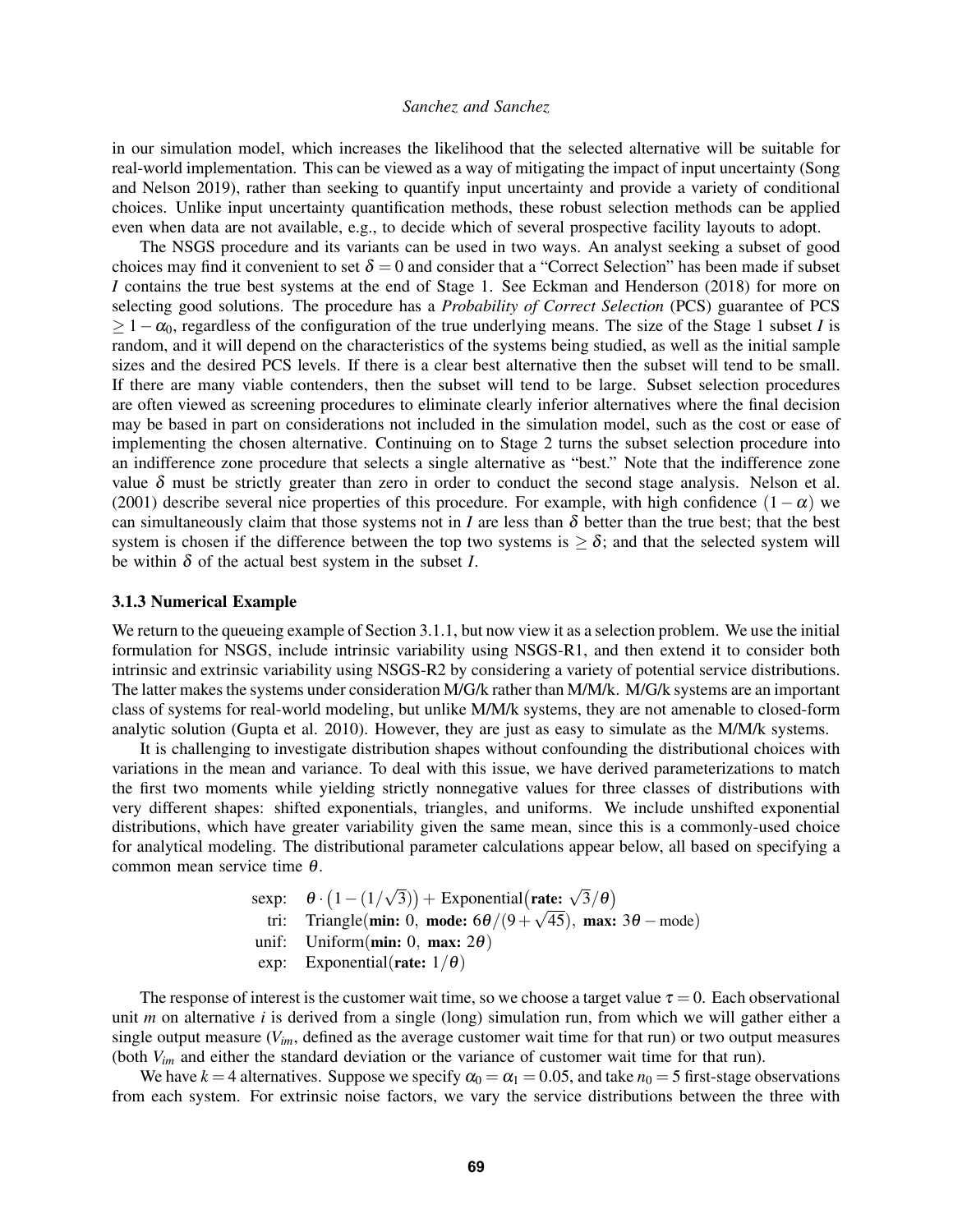matching moments described above, which we view as plausible models for an unknown service distribution. Numerical results for a single test case are provided in Table [1.](#page-10-0) If  $\delta = 0$  (i.e., the analyst is solely interested in a subset selection procedure), the NSGS procedure is unable to eliminate any of the contenders after the first stage, but both robust variants quickly reduce the contenders to A and C (the FIFO queues).

|                                            | Procedure            |                      |                      |
|--------------------------------------------|----------------------|----------------------|----------------------|
|                                            | <b>NSGS</b>          | NSGS-R1              | NSGS-R <sub>2</sub>  |
|                                            | A: $-0.1613(0.0109)$ | $-0.0545(0.0072)$    | $-0.0236(0.0015)$    |
| Stage 1 $\overline{Y}_i$ (S <sub>i</sub> ) | B: $-0.1615(0.0109)$ | $-1.0926(0.1868)$    | $-0.4665(0.0393)$    |
|                                            | $C: -0.1572(0.0109)$ | $-0.0531(0.0070)$    | $-0.0231(0.0015)$    |
|                                            | D: $-0.1574(0.0111)$ | $-1.0612(0.1815)$    | $-0.4533(0.0414)$    |
| Subset after Stage 1                       |                      |                      |                      |
| when $\delta = 0$                          | A, B, C, D           | A, C                 | A, C                 |
| $\delta$ for Stage 2                       | 0.00833 <sup>1</sup> | $0.00174^2$          | $0.00174^2$          |
| Subset after Stage 1 for given $\delta$    | A, B, C, D           | A, C                 | A, C                 |
| Stage 2 observations needed                | 28, 28, 28, 30       | 323, 313             | 11, 10               |
| $\delta$ for Stage 2                       | 0.00278 <sup>3</sup> | 0.00056 <sup>4</sup> | 0.00056 <sup>4</sup> |
| Subset after Stage 1 for given $\delta$    | A, B, C, D           | A, C                 | A, C                 |
| Stage 2 observations needed                | 292, 290, 290, 302   | 3016, 3012           | 140, 135             |

<span id="page-10-0"></span>Table 1: Selection procedure examples.

 $130s$  change in wait time. <sup>2</sup>Based on change in wait time from 6m to 6m30s.

 $310s$  change in wait time.  $4B$ ased on change in wait time from 6m to 6m10s.

To go through the second stage, the analyst must specify an indifference value  $\delta > 0$ . We chose two scenarios:  $\delta = 30$ s and  $\delta = 10$ s. Since the mean wait times vary by roughly 15s, a decision maker concerned only with the means would be indifferent among the four systems when  $\delta = 30$ s but be interested in selecting C when  $\delta = 10$ s. Specifying an indifference value  $\delta$  for the robust procedures is not as straightforward. We chose to calculate the difference in loss that would be incurred if a customer waited for 6m30s (or 6m10s) instead of 6m for NSGS-1 and NSGS-2. Consequently, a decision maker making assessments for robustness would be indifferent between A and C at the larger value of  $\delta$ , but interested in selecting C at the smaller. Table [1](#page-10-0) shows the additional observations needed in each case. Each procedure requires roughly an order of magnitude more second-stage sampling for  $\delta = 10$ s than for  $\delta = 30$ s. NSGS-R1 requires substantially more second-stage sampling than the other two variants. NSGS-R2 has the lowest second-stage sampling requirements, even when taking into consideration that each NSGS-R2 "observation" is based on three noise runs. Note that second-stage sampling requirements are problem specific. In general, any of the procedures could be associated with the lowest sampling requirement, and any of the three might halt after Stage 1. If we had run the selection procedures only on options {B,C,D}, then the second-stage sampling requirement for NSGS would be 64 (for  $\delta = 30s$ ) or 694 (for  $\delta = 10s$ ), but both NSGS-R1 and NSGS-R2 would select C as best after the first stage. If all options have equal variance, we do no harm by using a robust variant and have the added satisfaction of knowing that our selected alternative is robust.

Now consider the quality of the selections made, supposing that a quadratic loss does, in fact, reflect the customers' actual loss function. System C (two slower FIFO servers) has both the lowest mean and the lowest variance of customer wait time. The loss for system A (one faster FIFO server) is only 3% higher. In contrast, the losses for systems B and D are over 20 times as large as those for the FIFO queues, with B slightly worse than D. This illustrates the fundamental problem of "optimizing" a stochastic system based solely on mean performance. An analyst using NSGS would be as likely to select A as B, and as likely to select C as D, so with probability 0.5 they will incorrectly select a LIFO system as best and incur a large (but unanticipated) penalty after implemention.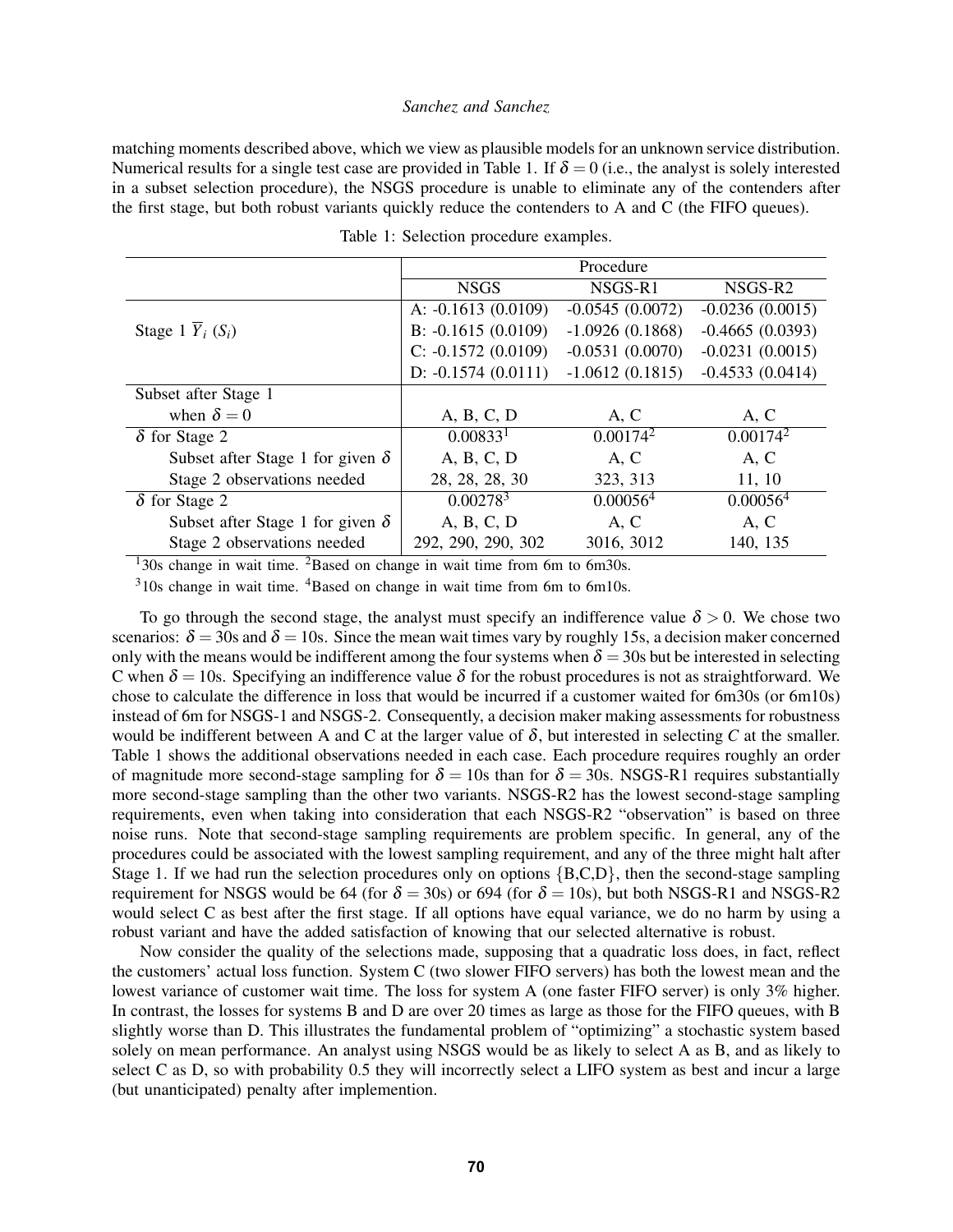### <span id="page-11-0"></span>3.2 Robust Analysis and Optimization with Quantitative Factors

We have focused so far on robust analysis and optimization for situations where the alternatives are qualitatively different. If one or more of the factors are quantitative, then different approaches may be warranted or more informative. A designed experiment can be formulated to vary the factors simultaneously in a data farming approach, where we systematically "grow" (generate) data from the simulation model by leveraging designed experiments. For more on this, see [Sanchez and Sanchez \(2017\).](#page-14-16)

## 3.2.1 Simulation Metamodels

Simulation models attempt to model systems as computer programs to capture behaviors of interest. Analysts are often interested in characterizing those behaviors as functions of the inputs to the simulation. For stochastic simulation models this requires statistical modeling. The statistical model is based on the simulation, which is itself a model, so the result is commonly referred to as a *metamodel*—a model of a model—within the simulation community. Designed experiments are advantageous for identifying and constructing causal metamodels, i.e., statistical models of the input/output relationships. Space-filling designs are particularly useful because of their flexibility for fitting many different types of metamodels, and because of the lack-of-fit diagnostic information they can provide.

Simulation metamodels can take many forms, but popular choices include multiple regression, partition trees and forests, or kriging. The goal is generally to facilitate understanding of the input/output relationships of the system or to provide analytic tractability for selection or optimization techniques. Metamodels can be constructed for experiments involving mixtures of continuous, discrete-valued, and qualitative factors. However, metamodel terms involving quantitative factors reveal the nature of the underlying relationships, rather than simply revealing whether different systems have different responses.

With a quadratic loss function we have two choices: (i) fit metamodels of loss directly, or (ii) fit separate metamodels for the mean and the variability. We often find it convenient to fit the standard deviation as our measure of variability, since it is on the same scale as the mean, but other options such as variance or log(variance) are possible [\(Myers et al. 1992\)](#page-14-17). One reason for fitting separate metamodels—especially for experiments involving large numbers of decision factors—is to enhance understanding by identifying which factors, interactions, or non-linear terms are the key causal drivers of average performance, and which are the key drivers of the variability. In practice, it is often easier to adjust the mean than to reduce the variability. Concrete examples of how separate mean/variance metamodels can be leveraged will be illustrated during the presentation.

When metamodels are used to seek optimality and quantitative factors are involved, the recommended solutions usually do not correspond to design points that have been directly observed. In such cases the analyst should conduct confirmation runs at the suggested configurations. This will either confirm the suitability of the recommendation, or indicate that there is a lack-of-fit requiring additional exploration.

## 3.2.2 Numerical Example: FIFO vs. LIFO M/M/k Queues Revisited

Consider again the example in Section [3.1.1.](#page-5-0) The observations made by qualitative analysis there are verified by fitting a metamodel with two main effects and one interaction effect. The initial (full) metamodel has low explanatory power due to its very high variability, with an  $R^2 = 0.071$ , but the number of servers is statistically significant with  $p$ -value = 0.0183. Neither the queue discipline nor the interaction term are significant, both having  $p$ -values  $> 0.9$ . Dropping the two non-significant terms results does not change the  $R^2$  to three significant digits. The resulting metamodel yields a confidence interval of  $[0.157, 0.162]$  for one server, and [0.153,0.158] for two. Note that both CI's contain their respective analytical means. The results are statistically significant even though a 15 second difference relative to a 9.5 minute delay is not likely to be considered practically significant by customers. Depending on context, for decision makers the cumulative effect of the small difference in delay may be important to the system as a whole.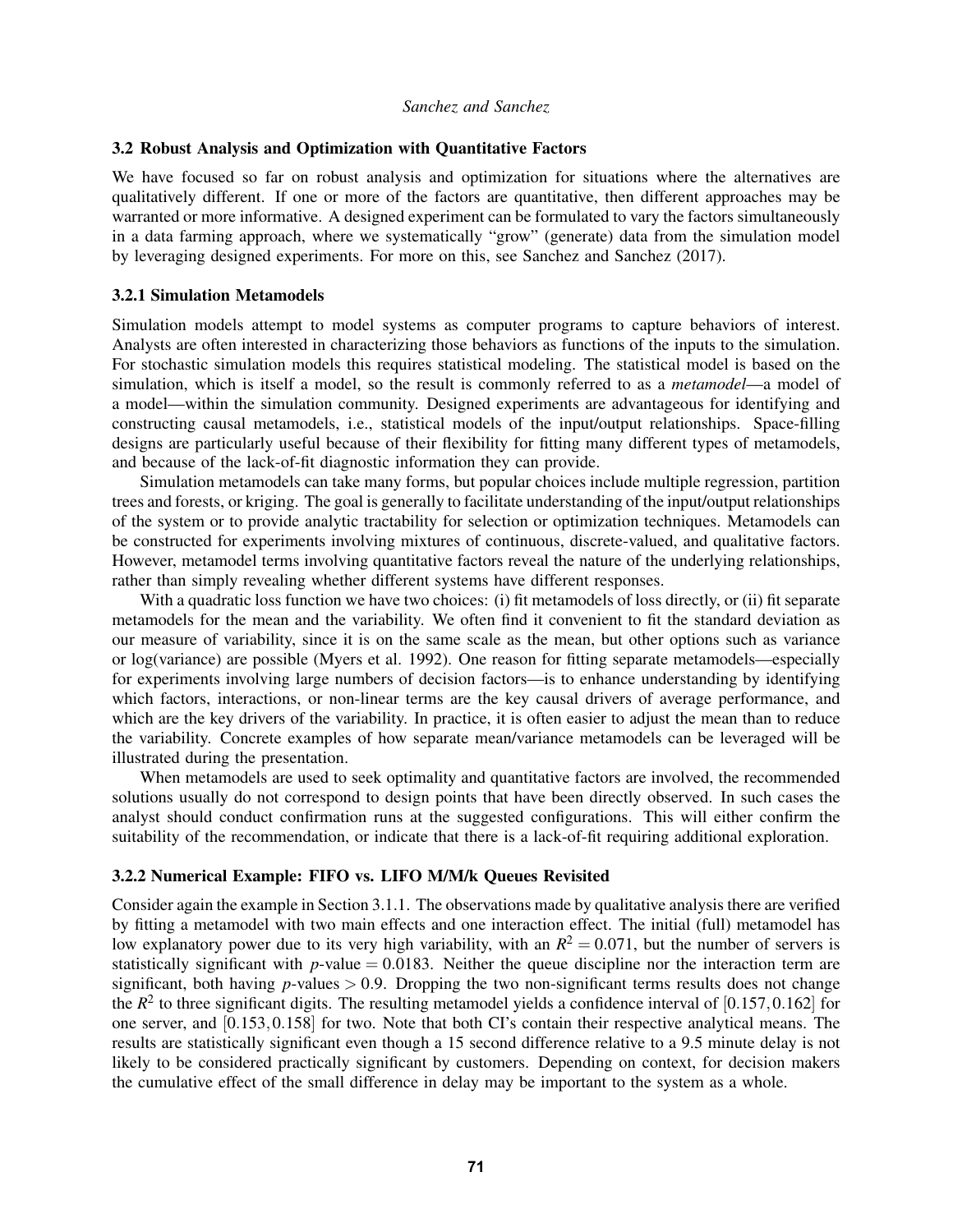We also constructed a metamodel with loss as the response. We used a log transformation of the loss to stabilize the nonhomogeneous variance clearly visible in the residuals from a preliminary fit. The resulting metamodel shows queue discipline as the only statistically significant predictor for loss (*p*-value < 0.0001), and yields an  $R^2 = 0.993$ . This result is both statistically and practically significant. We conclude that system A and C, the two FIFO systems, completely dominate the LIFO systems in terms of robustness.

#### 3.2.3 Numerical Example: Impact of Service Distribution on M/G/k

Consider a decision maker faced with purchasing new servers for a computing cluster. Modern servers are multi-core machines, and a large part of the decision-making process is whether to purchase slower processors with more cores, or faster processors with fewer cores. The cores are modeled as servers in an M/G/k queueing model, with uncertainty about the service distribution discussed in Section [3.1.3.](#page-9-0) We also want the decision to be robust across the span of possible job arrival rates (which are not under our control) and cumulative service rates (which are determined by choice of processors). Our goal here is to seek understanding of what is important in the model itself, to determine whether detailed and expensive data collection is justified. Consequently, our second quantitative example expands on the first to include a selection of probability distributions for the service process.

We created a designed experiment to study different service distributions as described above, a range of currently available numbers of cores for the servers, three different sets of job sizes, and LIFO vs FIFO job scheduling options, in order to gain confidence that our results would be consistent across ranges of arrival and service rates. Rather than vary the arrival and service rate independently—which could lead to unstable queues—we formulated the design in terms of traffic intensity and arrival rate, from which we can derive the implicit service rate.

For the continuous factors we used a fully-orthogonal second-order frequency-based design with 4 stacks [\(Sanchez and Sanchez 2017\)](#page-14-16), which we crossed with the categorical factors and replicated 10 times. The resulting 31,040 simulation runs were completed in about 5 hours on a 16 core laptop.

We used multiple regression to model quadratic loss as the response, after settling on a log transformation for variance stabilizing purposes. We created indicator (0/1) variables for three of the service distribution choices ('exp'/'sexp'/'tri'), implicitly making 'unif' the default for comparison purposes. The initial model included quadratic terms for all continuous factors, and two-way interactions for all pairs of factors, and yielded a fit with  $R^2 = 0.992$ . Given that the dominant factor had a *t*-ratio with a magnitude in excess of 1300, we chose to eliminate terms with  $|t| < 16$  as not being practically significant even if they are statistically significant. (Recall that statistical significance is strongly determined by degrees of freedom, and we had over 31,000 observations.) All terms retained in the model had  $|t| > 90$ , and the final model lost virtually no explanatory power with  $R^2 = 0.990$ .

The results are summarized in Figure [6.](#page-13-6) Traffic intensity and arrival rate (hence service rate) are major drivers of loss measured for delays in queue. However, after taking those into account the queue discipline plays a major role, with LIFO systems having substantially higher loss. As the number of cores increases, quadratic loss decreases by small amounts, presumably because more servers provide a stabilizing effect on variability when the load is distributed. Finally, and significant for our modeling effort, the only distribution that matters is the unshifted exponential—recall that it has the same mean as the other distribution choices, but greater variability. All other distribution indicators dropped out of the model, which indicates that across the service time variations that we explored, the service distribution's variability seems to have more impact than its shape. These results highlight the distinction between testing the impact of a distribution's parameters versus its shape. Modelers who use unshifted exponential service distributions may make assessments that are overly optimistic without robust analysis, and overly risk-averse with it because both the mean and variance are fully determined by the rate. Given that the exponential is often implausible due to its unrealistic mode of zero, the implication is that the modeler should use a robust design approach to explore service distributions with a variety of plausible shapes, means, and variances.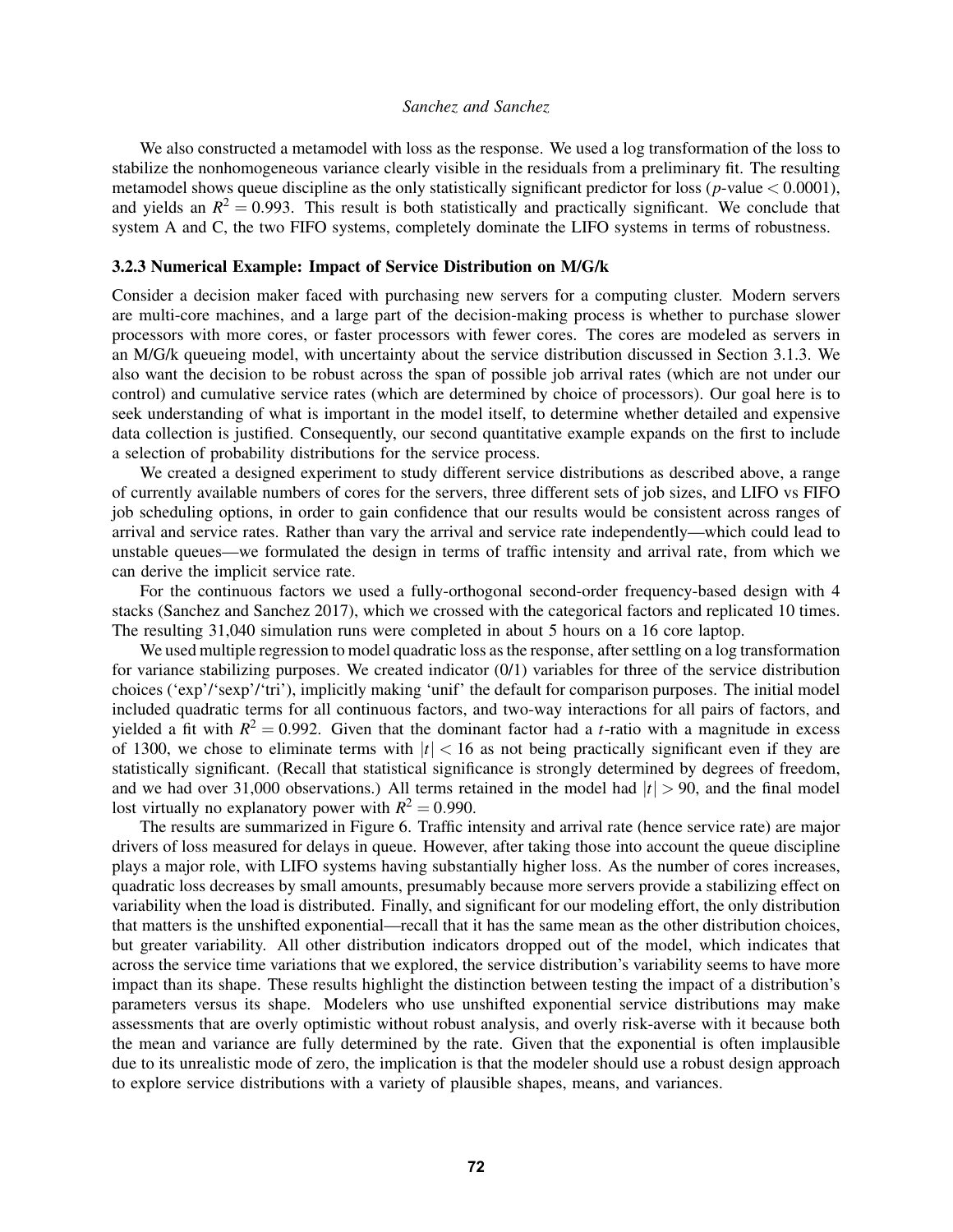*Sanchez and Sanchez*



<span id="page-13-6"></span>Figure 6: Prediction profiler shows the shape of the response surface relative to each of the factors. This is an accurate portrayal since interaction effects, while present, were minimal in their impact.

## 4 Concluding Thoughts

This paper is intended to encourage a mutual dialogue between two distinct simulation communities which have been active along seemingly divergent paths: those using and studying ranking and selection or other simulation optimization approaches, and those using and studying designed experiments and response surface metamodeling. A key difference that robust analysis brings is its view of variability as an intrinsic part of a system that must explicitly be assessed during simulation optimization efforts, rather than as a nuisance that can increase the computational effort required to compare alternatives in terms of their mean responses. We have presented examples drawn from selection and metamodel-based optimization, but there is room to incorporate a robust view into other simulation optimization approaches as well.

Robust approaches—specifically, via the use of designed experiments—are also beneficial in the early stages of simulation studies. We assert that applying designed experimentation and robust analysis at the initial model formulation stage may help inform the analysts and interested parties about their actual need (or lack thereof) to incorporate detailed subcomponent modeling and perform expensive data collection. In many cases, there is no question about the structural form of the system being studied, but rather only about the specific parameterizations or choices of distributions. The mantra of keeping a model "as simple as possible, but no simpler" is useful—and robust design can help us determine how simple that should be.

## ACKNOWLEDGMENTS

DoD Distribution Statement: Approved for public release; distribution is unlimited. The views expressed in this document are those of the authors and do not necessarily reflect the official policy or position of the DoD or the U.S. Government.

#### **REFERENCES**

- <span id="page-13-0"></span>Box, G. E. P. 1988. "Signal-to-Noise Ratios, Performance Criteria, and Transformations (with Discussions)". *Technometrics* 30(1):1–40.
- <span id="page-13-1"></span>Dellino, G., J. P. C. Kleijnen, and C. Meloni. 2009. "Robust Simulation Optimization Using Metamodels.". In *Proceedings of the 2009 Winter Simulation Conference*, edited by M. D. Rossetti, R. R. Hill, B. Johansson, A. Dunkin, and R. G. Ingalls, 540–550. Piscataway, New Jersey: Institute of Electrical and Electronics Engineers, Inc.
- <span id="page-13-2"></span>Dellino, G., J. P. C. Kleijnen, and C. Meloni. 2010. "Parametric and Distribution-free Bootstrapping in Robust Simulation Optimization". In *Proceedings of the 2010 Winter Simulation Conference*, edited by B. Johansson, S. Jain, J. Montoya-Torres, J. Hugan, and E. Yucesan, 1283–1294. Piscataway, New Jersey: Institute of Electrical and Electronics Engineers, Inc. ¨
- <span id="page-13-4"></span>Eckman, D. J., and S. G. Henderson. 2018. "Guarantees on the Probability of Good Selection". In *Proceedings of the 2018 Winter Simulation Conference*, edited by M. Rabe, A. A. Juan, N. Mustafee, A. Skoogh, S. Jain, and B. Johansson. Piscataway, New Jersey: Institute of Electrical and Electronics Engineers, Inc.
- <span id="page-13-5"></span>Gupta, V., M. Harchol-Balter, J. G. Dai, and B. Zwart. 2010. "On the Inapproximability of M/G/K: Why Two Moments of Job Size Distribution are Not Enough". *Queueing Systems* 64(1):5–48.
- <span id="page-13-3"></span>Kim, S.-H. 2013. "Statistical Ranking and Selection". In *Encyclopedia of Operations Research and Management Science*, edited by S. I. Gass and M. C. Fu, 1459–1469. Boston, Massachusetts: Springer US.